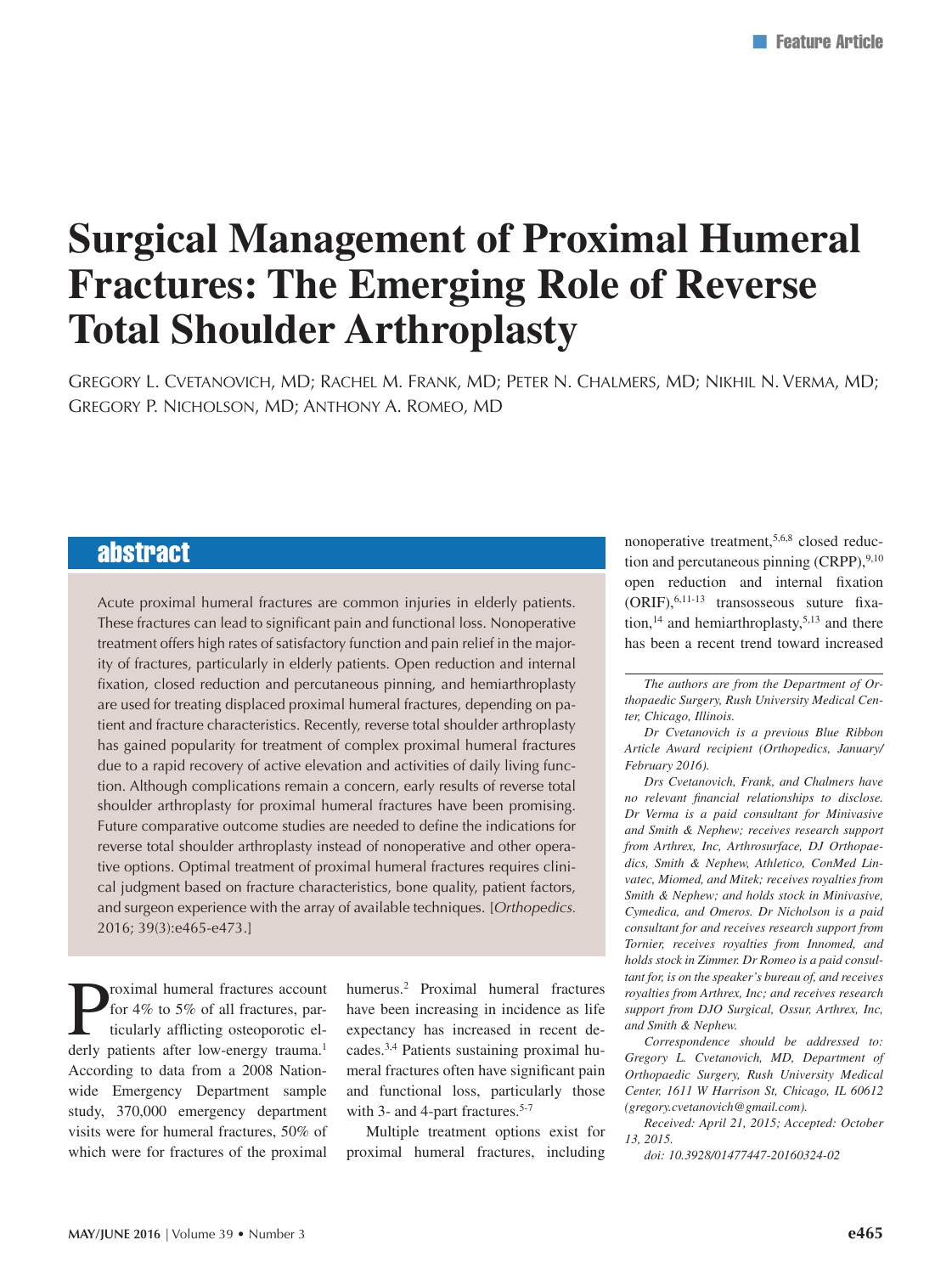

**Figure 1:** The Neer classification divides the proximal humerus into 4 segments: surgical neck (SN), greater tuberosity (GT), lesser tuberosity (LT), and anatomic neck (AN).

use of primary reverse total shoulder arthroplasty (TSA).15-31 The indications for the various surgical options continue to evolve, but superiority of operative over nonoperative treatment has not been clearly established, and nonoperative treatment often yields satisfactory functional outcomes in complex fractures with low rates of subsequent surgery.32,33 Although controversy continues to surround treatment of this fracture, optimal treatment for patients with proximal humeral fractures depends on patient factors, fracture characteristics, bone quality, and surgeon preference and experience. The purpose of this review is to provide an overview of management for proximal humeral fractures, with emphasis on studies comparing different treatment options and the emerging use of reverse TSA for acute proximal humeral fractures.

## **Classification**

The Neer classification is most commonly used to evaluate proximal humeral fractures and guide treatment.<sup>34</sup> Neer's classification divides the proximal humerus into 4 segments based on physeal lines: surgical neck, greater tuberosity, lesser tuberosity, and anatomic neck (**Figure 1**).34,35 Based on these segments, Neer then classifies fractures based on number of fracture parts, with a separate part defined as displaced more than 1 cm or angulated more than 45°.34 The greater tuberosity is classified as a part if there is greater than 5 mm of displacement. Neer classification is one consideration in determining surgical treatment, along with patient factors such as age, bone quality, rotator cuff status, and glenohumeral degenerative changes. Younger patients generally undergo ORIF or CRPP for Neer 2-, 3-, and 4-part fractures, whereas older patients more often undergo hemiarthroplasty or reverse TSA for 3- and 4-part fractures.

The AO/OTA classification of proximal humeral fractures is less commonly used than the Neer classification but has the advantage of encompassing headsplitting fractures and separating valgusimpacted anatomic neck fractures as a distinct entity from true 4-part fractures.<sup>36</sup> In some cases, computed tomography (CT) may be obtained in addition to plain radiographs for enhanced fracture pattern delineation. Nevertheless, several studies have found substantial interobserver variability of both AO and Neer classification systems and minimal to no improvement of interobserver reliability of Neer or AO classification with the addition of CT to plain radiographs.37-40 The current authors recommend the use of CT on a selective basis when the fracture pattern is equivocal on plain radiographs and treatment choice could be affected by the CT scan. The main indications for CT are to assess tuberosity comminution, suspected headsplit or head-depression fractures, and possible fracture-dislocation. For example, if CT showed nonreconstructable tuberosities due to comminution, this might sway treatment toward reverse TSA. A suspected head-split or associated glenoid rim fracture in a young patient would benefit from CT for preoperative planning to ensure these lesions were optimally addressed during ORIF. Magnetic resonance imaging (MRI) is not routinely performed but may be used in select cases to provide further information on rotator cuff tear and fatty infiltration. Other classification systems and modifications besides the Neer and AO/OTA have been proposed, but these are the 2 most commonly used.

Consideration of proximal humeral blood supply based on fracture pattern is an additional important factor in determining treatment. Historically, the anterior circumflex humeral artery was deemed to be the primary source of proximal humeral vascularity, but Hettrich et  $al<sup>41</sup>$  recently determined that the posterior humeral circumflex contributes approximately two-thirds of the blood supply to the proximal humerus. Hertel et  $al<sup>42</sup>$  defined radiographic criteria predictive of humeral head ischemia after proximal humeral fracture: metaphyseal head extension less than 8 mm (ie, the amount of posteromedial metaphysis remaining attached to the humeral head), medial hinge disruption greater than 2 mm (based on continuity of medial calcar), and anatomic neck fracture pattern. Hertel et al<sup>42</sup> found that if all 3 factors are present, there was a 97% positive predictive value for humeral head ischemia. The information is a useful adjunct to the Neer classification when weighing the surgical treatment options for proximal humeral fractures because development of symptomatic avascular necrosis of the proximal humerus following ORIF could result in a secondary arthroplasty procedure. However, recent evidence indicates that there may be no relationship between humeral head osteonecrosis and shoulder outcome scores, so humeral head osteonecrosis may be commonly asymptomatic in the setting of good rotator cuff function from an intact rotator cuff and anatomically positioned tuberosities.10

#### **Nonoperative Treatment**

In most cases, proximal humeral fractures are nondisplaced or minimally displaced and can be managed nonoperatively.34,43 In addition, nonoperative treatment of valgus-impacted fractures and dis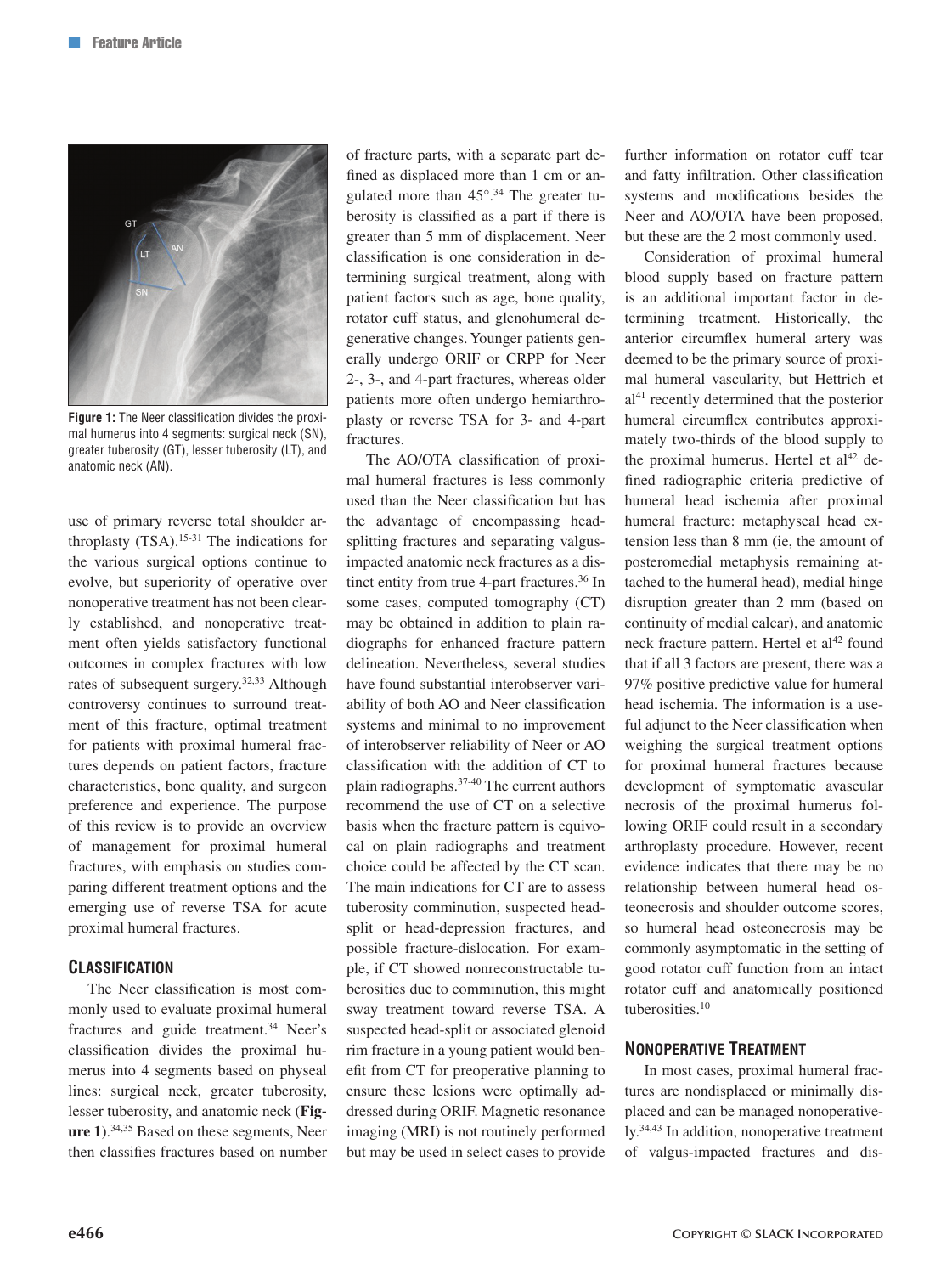placed 2-part surgical neck fractures yields outcomes similar to operative fixation, particularly in elderly patients.44-46 Some authors have reported satisfactory results in approximately half of 2-part greater tuberosity fractures and in fewer than half of 3- and 4-part fractures.<sup>34,43,47</sup> Fractures involving the humeral articular surface (head-splitting), those in varus alignment, and those with medialized surgical neck are more amenable to operative management. Patient factors are critical in treatment decision making, including age, bone quality, and activity level.

However, more recently, Edelson et  $al<sup>32</sup>$  evaluated the natural history of 63 nonoperatively treated displaced 3-part and shield fractures in patients with an average age of 66 years and a mean followup of 42 months. They found significant loss of motion (forward flexion, 72% of the uninjured side; external rotation with arm at the side, 53%; external and internal rotation with 90° abduction, 60% and 55%, respectively), but with acceptable pain and function on the simple shoulder test. Malunions occurred in all cases. There was 1 case of nonunion (1.6%) and 1 case of AVN (1.6%), but neither patient went on to subsequent surgery.<sup>32</sup> Hanson et  $al^{33}$  reported the results of nonoperative management of 160 proximal humeral fractures at 1-year follow-up in patients with a mean age of 63 years, although only 25 (16%) were Neer 3- or 4-part fractures. They found small but significant differences between preoperative status (Disabilities of the Arm, Shoulder and Hand [DASH] score decrease from baseline of 10.2 points) and the contralateral shoulder (Constant score difference, 8.2). Eleven (7%) patients had delayed or nonunion, 4 (3%) had internal fixation, and 5 (3%) had subacromial impingement requiring subacromial decompression.33

Nonoperative treatment typically involves a brief period of sling immobilization followed by early mobilization within a week of injury. For displaced or unstable fractures, initial immobilization may be longer. Pendulum exercises and passive range of motion (ROM) are begun first. Based on fracture healing and pain, supine passive ROM exercises typically begin at 4 to 6 weeks after injury, with active ROM beginning 6 to 8 weeks after injury.

Several randomized, controlled trials have compared early vs delayed mobilization of proximal humeral fractures.<sup>48-50</sup> Hodgson et  $al<sup>48,49</sup>$  randomized patients with minimally displaced proximal humeral fractures to initiate therapy within 1 week of fracture vs immobilization for 3 weeks followed by therapy. They found significantly greater disability by the Croft shoulder disability questionnaire in the delayed therapy group at 1-year follow-up, which was no longer significant at 2-year follow-up.49 Pain and shoulder function were significantly better in the early mobilization group at 16-week follow-up, but these differences were no longer significant at 1-year follow-up.48 Lefevre-Colau et al<sup>50</sup> randomized patients to early therapy within 3 days of fracture vs 3 weeks of immobilization, finding significantly better Constant score and pain in the early therapy group at 6 weeks and 3 months, although Constant scores no longer significantly favored the early mobilization group at 6 months. Neither study noted cases of displacement or nonunion in the early motion group.<sup>48,50</sup> Overall, the literature suggests that early mobilization after proximal humeral fracture is safe and improves short-term recovery, although with long-term follow-up there may be no difference.

## **Fracture Fixation: Open Reduction and Internal Fixation Versus Closed Reduction Percutaneous Fixation**

## **Isolated Greater Tuberosity Fractures**

For greater tuberosity fractures displaced greater than 5 mm that could lead to subsequent impingement or rotator cuff dysfunction, the small size and relative osteopenia of the fracture fragment is often insufficient for plate fixation. Authors have reported success with open reduction and tension band fixation with a figure-ofeight construct incorporating the rotator cuff.14 More recently, transosseous sutures and transosseous-equivalent technique using suture anchors have superseded tension band constructs for displaced greater tuberosity fractures.<sup>51</sup> Operative treatment of these displaced greater tuberosity fractures has been reported to result in superior outcomes compared with nonoperative treatment.<sup>52</sup>

## **Closed Reduction and Percutanous Pinning**

Closed reduction and percutaneous pin fixation is a viable option, particularly for patients with adequate bone stock and 2 or 3-part fractures. This technique may be appropriate for displaced surgical neck fractures and valgus impacted fractures with intact medial hinge. Medial calcar comminution is a contraindication to pinning, and other treatments should be considered. Percutaneous fixation avoids dissection and can result in stable fixation, early motion, and good early clinical results.<sup>53</sup> Harrison et al<sup>10</sup> reported intermediate outcomes of CRPP at a mean of 50 months, with a 26% rate of osteonecrosis and 37% rate of posttraumatic osteoarthritis correlated directly with increasing number of Neer parts. None of the patients undergoing CRPP for 2-part fractures had osteonecrosis or posttraumatic arthritis at follow-up.10

#### **Open Reduction and Internal Fixation**

Open reduction and internal fixation with plate fixation is an option for displaced 2-, 3-, and 4-part proximal humeral fractures, particularly in younger patients. Nonoperative treatment has been reported to yield poor results for many patients with 3- and 4-part fractures as well as 2-part greater tuberosity fractures.<sup>43,47</sup> However, more recent studies argue that for older patients, nonoperative treatment can provide satisfactory results with modest functional deficits despite radiographic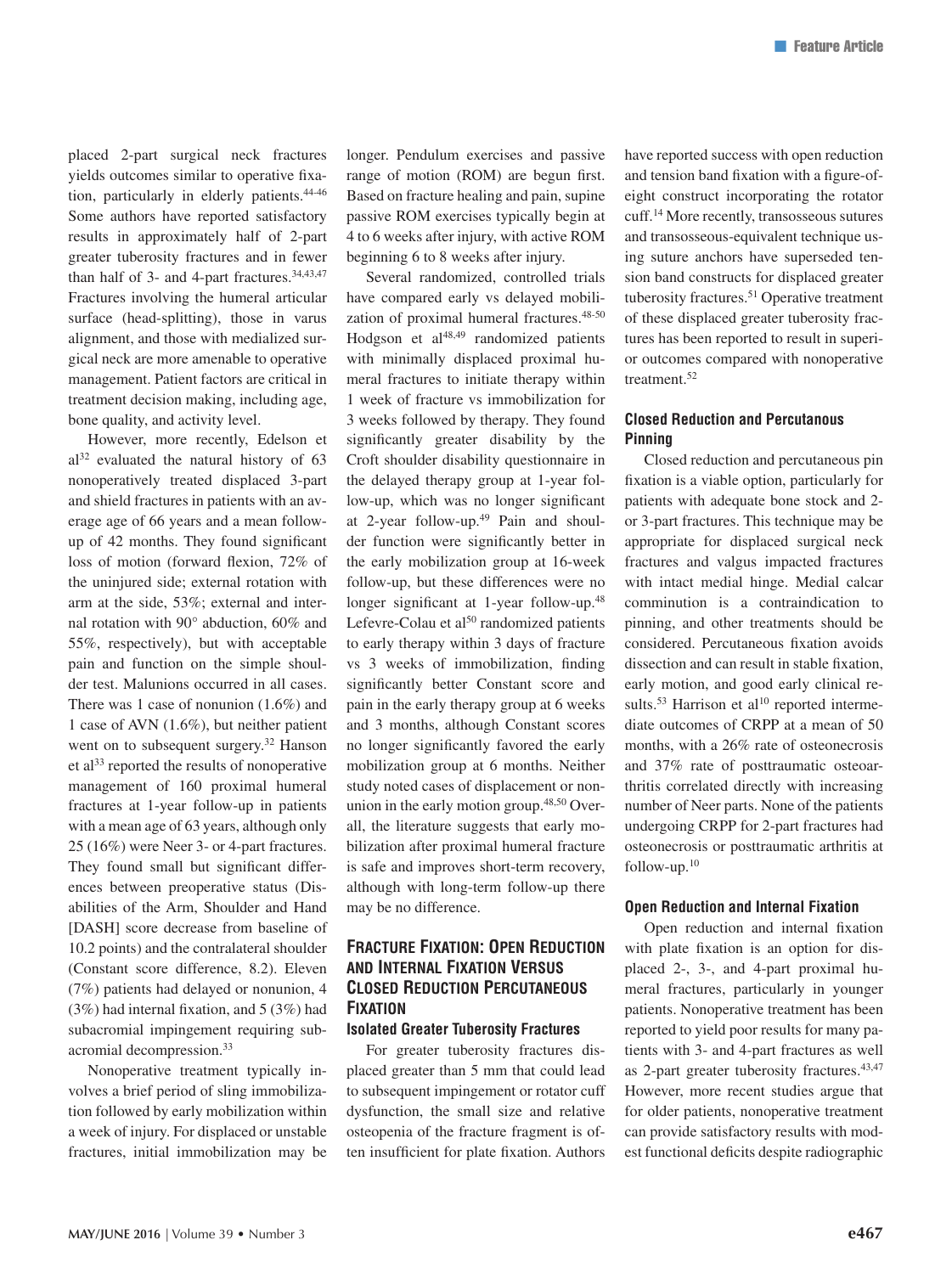

**Figure 2:** Anteroposterior (A, C) and scapular Y (B, D) radiographs of a displaced and impacted 4-part proximal humeral fracture (A, B) with valgus orientation and partially intact medial hinge. This fracture was treated with open reduction and internal fixation with a proximal humeral locking plate and supplementary lag screw fixation into the lesser tuberosity (C, D).

malunion.33,54 A multicenter prospective cohort study found that both nonoperative and operative treatments were successful for 2-part surgical neck fractures, with significant differences noted for early postoperative ROM and pain reduction but no differences in final follow-up ROM and functional outcomes.55

Several randomized, controlled trials have failed to show significant differences in outcome between nonoperative treatment vs ORIF of 3- and 4-part proximal humeral fractures.<sup>5,6,56</sup> Fjalestad et al<sup>56</sup> randomized patients to ORIF vs nonoperative treatment of displaced 3- and 4-part fractures and reported improved radiographic outcomes in the ORIF group but no significant difference in American Shoulder and Elbow Surgeons (ASES) score or Constant score at 1-year followup. Olerud et al<sup>6</sup> randomized patients with 3-part fractures to ORIF with locking plate vs nonoperative treatment and reported a trend toward improved healthrelated quality of life and functional outcomes for ORIF, although this was not statistically significant. Moreover, 30% of patients in the ORIF group underwent additional surgery at 2-year follow-up.6 Finally, Zyto et al<sup>8</sup> randomized patients with displaced 3- and 4-part proximal humeral fractures to nonoperative treatment vs tension band osteosynthesis and reported improved radiological outcomes for operative treatment without a difference in functional outcome. Therefore, the decision between ORIF and nonoperative treatment depends on the consideration of multiple factors, including fracture pattern, displacement, patient age and medical comorbidities, and patient functional demands. For younger patients, ORIF is generally indicated for displaced fractures given higher patient functional demands and better bone quality (**Figure 2**).

Benefits of ORIF when compared with arthroplasty include preservation of bone stock and avoidance of arthroplastyrelated complications such as loosening and wear. Benefits of ORIF when compared with nonoperative treatment include anatomic reduction, a decreased rate of malunion or nonunion, and the ability to begin early motion. Disadvantages of ORIF include loss of reduction, loss of fixation, screw cutout or intra-articular migration, avascular necrosis, and stiffness.11,12,57

#### **Hemiarthroplasty**

In cases of 3- and 4-part proximal humeral fractures, particularly with osteoporotic bone, hemiarthroplasty is a viable treatment option resulting in pain relief but often not a full return to baseline function (**Figure 3**).26,58,59 The current authors' ideal hemiarthroplasty patient characteristics are outlined in **Table 1**.

Although hemiarthroplasty avoids some complications of ORIF, such as humeral head avascular necrosis, it introduces a different set of complications, including nonunion of the tuberosities, infection, glenoid wear, and subsequent failure of the rotator cuff with proximal humeral migration and pseudoparalysis.58-64 The loss of anatomic landmarks can make reconstruction of the center of rotation and reconstruction of the tuberosities challenging.65 The single greatest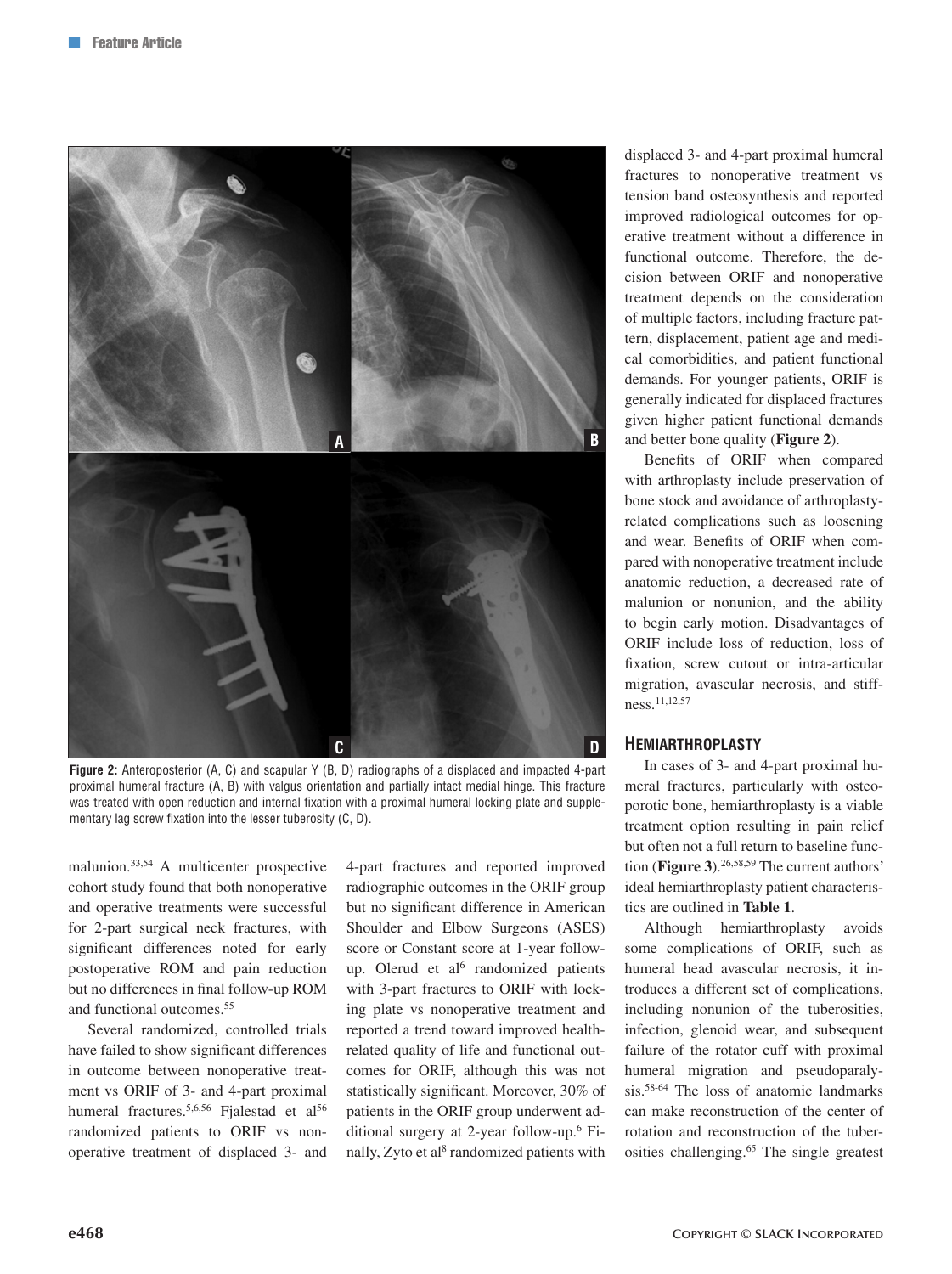determinant of postoperative function is tuberosity malnunion, nonunion, and/ or resorption.59,64,66 A recent comprehensive systematic review found an overall complication rate of 11.3% for hemiarthroplasty, compared with 15% for ORIF, 28.4% for CRPP, and 18.9% for reverse TSA.67 Tuberosity nonunion was estimated at 15.4% for hemiarthroplasty. Within this systematic review, <sup>67</sup> although patients who underwent ORIF were younger on average, multivariate regression controlling for age demonstrated ORIF to have improved DASH and Constant scores as compared with hemiarthroplasty and reverse TSA. However, ORIF had the highest reoperation rate.<sup>67</sup> Two conflicting randomized clinical trials compared nonoperative treatment with hemiarthroplasty for 4-part proximal humeral fractures. Olerud et al<sup>5</sup> conducted a study comparing hemiarthroplasty with nonoperative treatment for 4-part fractures. At an average follow-up of 2 years, the authors noted improved health-related quality of life and EuroQol Five Dimensions Health Index and DASH scores in the hemiarthroplasty group but no differences in ROM. In contrast, Boons et al<sup>68</sup> conducted a similar study and noted that at an average follow-up of 1 year, there were no differences in Constant or Simple Shoulder Test scores. Cai et al<sup>69</sup> randomized elderly patients with a mean age of 71.9 years into hemiarthroplasty vs locking plate ORIF for displaced 4-part proximal humeral fractures. At 2-year follow-up, they noted slight benefits of functional outcomes and health-related quality of life in favor of hemiarthroplasty, although these differences were statistically insignificant.<sup>69</sup>

## **Reverse Total Shoulder Arthroplasty**

Although initially developed for rotator cuff arthropathy, reverse TSA has gained in popularity in recent years for treatment of acute, complex, 3- and 4-part proximal humeral fractures in elderly patients (**Figure 4**).29 Indications are con-



**Figure 3:** Anteroposterior (A, C) and scapular Y (B, D) radiographs of a displaced and impacted 4-part proximal humeral fracture (A, B) with complete loss of the medial calcar. This injury was treated with a cemented humeral hemiarthroplasty (C, D).

troversial and not well established. The current authors' relative indications for reverse TSA include complex 3- and 4-part proximal humeral fractures in patients aged older than 70 years, nonreconstructable fractures, symptomatic nonunion or malunion, fractures with a high risk of avascular necrosis, preexisting arthritis, or the presence of a rotator cuff tear (**Table 2**). The preinjury status of the rotator cuff of the involved shoulder is usually unknown, and given the known increased in-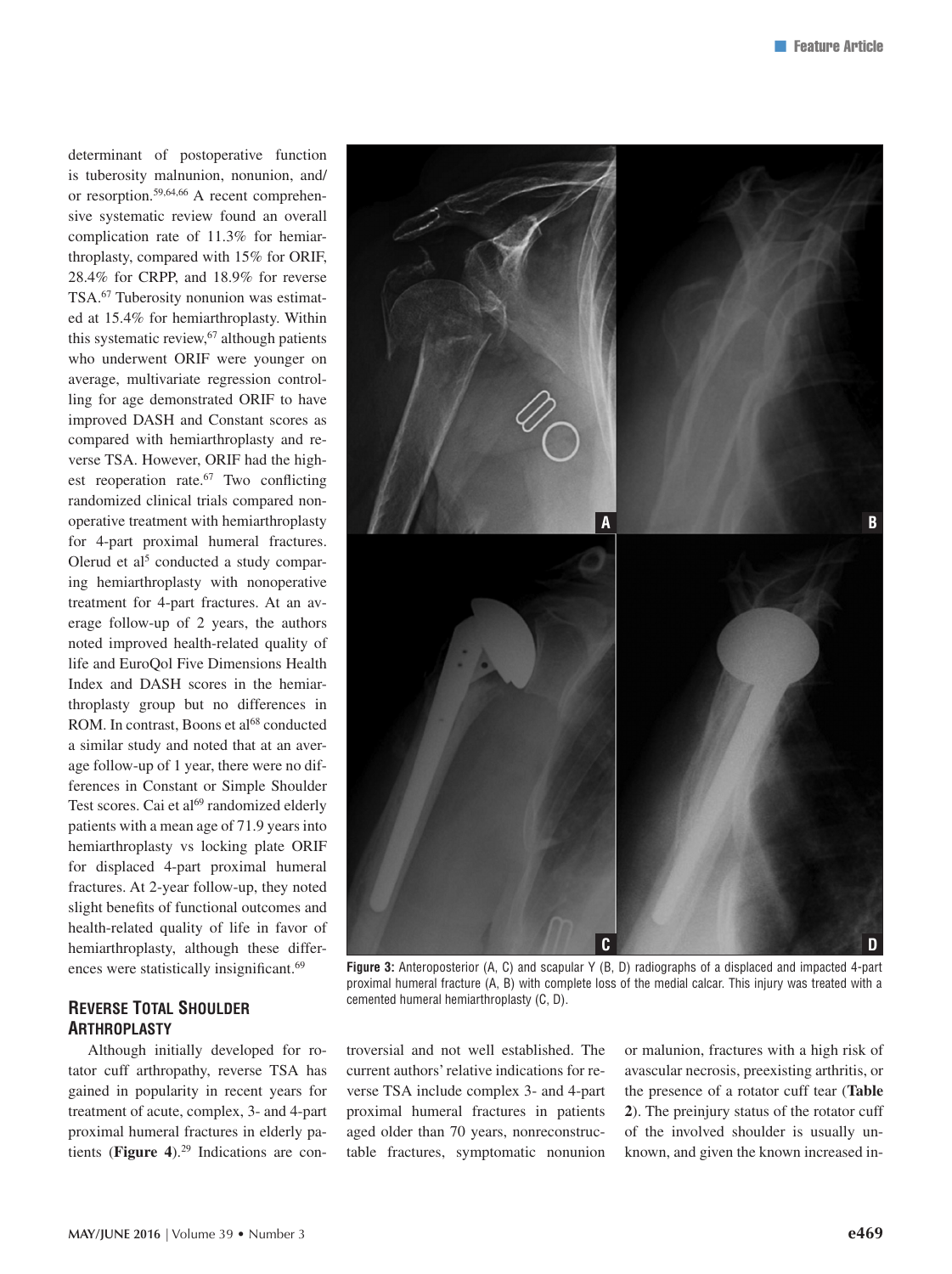|                                                                  | Table 1                                                                                    |
|------------------------------------------------------------------|--------------------------------------------------------------------------------------------|
| <b>Characteristics of the Ideal Patient for Hemiarthroplasty</b> |                                                                                            |
| Characteristic                                                   | <b>Value</b>                                                                               |
| Age                                                              | Typically 50-70 y, "physiologically young"                                                 |
| Bone quality                                                     | No metadiaphyseal comminution, intact calcar                                               |
| Fracture pattern                                                 | Humeral head unreconstructable, risk of ischemic<br>head based on Hertel criteria          |
| Timing                                                           | Optimal timing 6-14 d after injury for hemiarthro-<br>plasty and tuberosity osteosynthesis |
| <b>Tuberosities</b>                                              | Intact fragments, no comminution                                                           |
| Preceeding arthritis                                             | <b>None</b>                                                                                |
| Preceeding rotator cuff pathology                                | <b>None</b>                                                                                |
| Range of motion                                                  | Ability to raise arm above shoulder level prior to injury                                  |



**Figure 4:** Anteroposterior (A, C) and scapular Y (B, D) radiographs of a displaced and impacted 4-part proximal humeral fracture (A, B) with medialization of the humeral shaft. Based on the fracture pattern age and function of the patient, this injury was treated with a reverse total shoulder arthroplasty (C, D).

cidence of rotator cuff tears with age (both symptomatic and asymptomatic), $70-72$  this may be particularly concerning in the elderly patient population with proximal humeral fractures requiring surgical intervention. Rotator cuff tears can also occur at the time of injury. Reverse TSA would be contraindicated in patients with a dysfunctional deltoid or axillary nerve, or in patients with inadequate glenoid bone stock precluding baseplate fixation.<sup>23</sup> Potential benefits include avoidance of the complications of ORIF and hemiarthroplasty as outlined previously. In particular, reverse TSA outcomes are improved with tuberosity healing; however, they are not as critically dependent on greater tuberosity healing as are hemiarthroplasty outcomes. However, if the entire infraspinatus and teres minor are in discontinuity with the humerus, patients will typically have reduced postoperative active external rotation.19,24,25 In addition, reverse TSA may have a reduced need for postoperative rehabilitation and supervised physiotherapy to achieve active elevation above 90° and activities of daily living function as compared with other treatment strategies.73

Outcomes of reverse TSA for complex proximal humeral fractures have been promising at short-term follow-up,18-22,24,25 with a recent comprehensive systematic review reporting the following outcomes: mean active forward elevation, 114°; mean abduction, 92°; mean active external rotation, 20°; mean ASES score, 76; and mean Constant score, 50.3.28 The review found that subjective and objective outcomes were similar between the reverse TSA and hemiarthroplasty groups.<sup>28</sup> Tuberosity repair and healing with reverse TSA leads to improved ROM and functional outcomes,<sup>19</sup> but good outcomes can be obtained regardless of tuberosity status, unlike hemiarthroplasty.19,24,25,74 Long-term outcomes of reverse TSA for proximal humeral fractures are not known, and there is an absence of prospective data demonstrating the superiority of reverse TSA over nonopera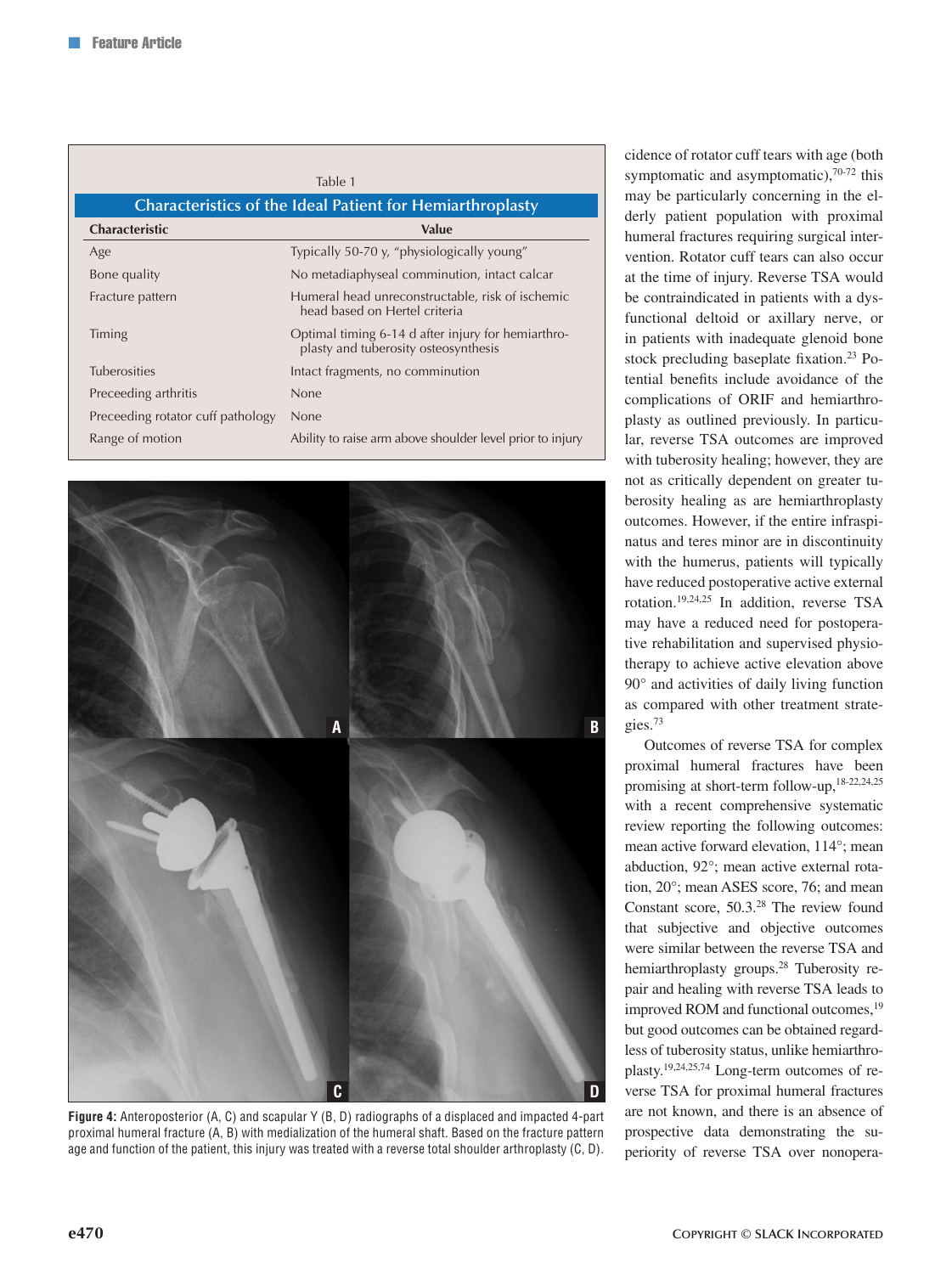tive management in elderly patients with proximal humeral fractures. Studies will be needed to define the indications of reverse TSA vs nonoperative and other operative treatment for these fractures.

Comparative studies of reverse TSA and ORIF or hemiarthroplasty for treatment of complex proximal humeral fractures are relatively limited to date. Two prospective studies have been reported, $26,75$  both showing better clinical outcomes with similar complication rates and lower revision rates for reverse TSA. Retrospective comparative studies of reverse TSA and hemiarthroplasty have also demonstrated either equivalent or superior clinical outcomes for reverse TSA at reduced cost.<sup>16,17,25,27,30</sup>

Reverse TSA has been associated with high complication rates, $15$  with complications including scapular notching, infection, hematoma, instability, baseplate failure, acromial stress fracture, neurologic injury, and periprosthetic fracture. A systematic review reported that the most common complications following reverse TSA for proximal humeral fractures were scapular notching (32%), ectopic ossification (8.7%), inferior spurs (8.1%), dislocation (3.5%), infection (2.9%), humeral bone loss (2.3%), baseplate progressive radiolucent line (2.3%), and reflex sympathetic dystrophy  $(1.7\%)$ .<sup>74</sup> Another study of complications following reverse TSA found that although the overall complication rate was 25%, the majority were minor medical complications, and the major complication rate was 10%.76 Although common, scapular notching is of unclear clinical significance, and rates of notching are lower with innovations such as inferior translation and tilt and modern implants with lateralized center of rotation.<sup>77</sup> Management of these complications is often challenging. A recent systematic review found a 4-foldhigher rate of postoperative complications in the reverse TSA group compared with the hemiarthroplasty group.28 However, the prospective comparative studies of reverse TSA and hemiarthroplasty have failed to demonstrate a difference in complications.26,75 A study of the American Board of Orthopaedic Surgery database also found no difference in complication rate between reverse TSA and hemiarthroplasty for proximal humeral fractures.29 Overall, complication rates after reverse TSA for proximal humeral fractures may not be as high as previously believed in appropriately selected patients with modern technical and implant improvements, particularly because the clinical significance of the most common complication scapular notching is largely unknown.

#### **Conclusion**

Treatment options for proximal humeral fractures include nonoperative treatment, CRPP, ORIF, transosseous suture fixation, hemiarthroplasty, and reverse TSA. Reverse TSA has gained popularity in recent years, particularly in patients older than 70 years with osteopenic bone because it may provide a more consistent outcome compared with hemiarthroplasty due to less dependence on tuberosity healing for an acceptable outcome. Shortand mid-term results of reverse TSA for proximal humeral fractures are promising, with most studies demonstrating equal or superior outcomes compared with alternative treatments. Long-term outcomes are pending. Complications of reverse TSA have been reported to be high and can be difficult to manage, although more recent literature suggests that complication rates may be similar for reverse TSA and hemiarthroplasty. Reverse TSA offers a potentially valuable treatment option for complex proximal humeral fractures in elderly patients, but future prospective studies are needed to assess comparative outcomes vs nonoperative treatment and other surgical options. Future research should address long-term outcomes and further refine indications for the various management options for proximal humeral fractures.

#### **References**

1. Court-Brown CM, Caesar B. Epidemiology of adult fractures: a review. *Injury.* 2006;

#### Table 2

## **Relative Indications for Reverse Total Shoulder Arthroplasty for Proximal Humeral Fractures**

- Three- and 4-part fractures in patients older than  $70 y$
- Nonreconstructable fractures, particularly of the tuberosities
- Symptomatic nonunion or malunion

Fractures with a high risk of avascular necrosis

Preexisting arthritis

Presence of a rotator cuff tear

#### 37(8):691-697.

- 2. Kim SH, Szabo RM, Marder RA. Epidemiology of humerus fractures in the United States: nationwide emergency department sample, 2008. *Arthritis Care Res (Hoboken).* 2012; 64(3):407-414.
- 3. Palvanen M, Kannus P, Niemi S, Parkkari J. Update in the epidemiology of proximal humeral fractures. *Clin Orthop Relat Res.* 2006; 442:87-92.
- 4. Bengnér U, Johnell O, Redlund-Johnell I. Changes in the incidence of fracture of the upper end of the humerus during a 30-year period: a study of 2125 fractures. *Clin Orthop Relat Res.* 1988; 231:179-182.
- 5. Olerud P, Ahrengart L, Ponzer S, Saving J, Tidermark J. Hemiarthroplasty versus nonoperative treatment of displaced 4-part proximal humeral fractures in elderly patients: a randomized controlled trial. *J Shoulder Elbow Surg.* 2011; 20(7):1025-1033.
- 6. Olerud P, Ahrengart L, Ponzer S, Saving J, Tidermark J. Internal fixation versus nonoperative treatment of displaced 3-part proximal humeral fractures in elderly patients: a randomized controlled trial. *J Shoulder Elbow Surg.* 2011; 20(5):747-755.
- 7. Ong C, Bechtel C, Walsh M, Zuckerman JD, Egol KA. Three- and four-part fractures have poorer function than one-part proximal humerus fractures. *Clin Orthop Relat Res.* 2011; 469(12):3292-3299.
- 8. Zyto K, Ahrengart L, Sperber A, Törnkvist H. Treatment of displaced proximal humeral fractures in elderly patients. *J Bone Joint Surg Br.* 1997; 79(3):412-417.
- 9. Keener JD, Parsons BO, Flatow EL, Rogers K, Williams GR, Galatz LM. Outcomes after percutaneous reduction and fixation of proximal humeral fractures. *J Shoulder Elbow*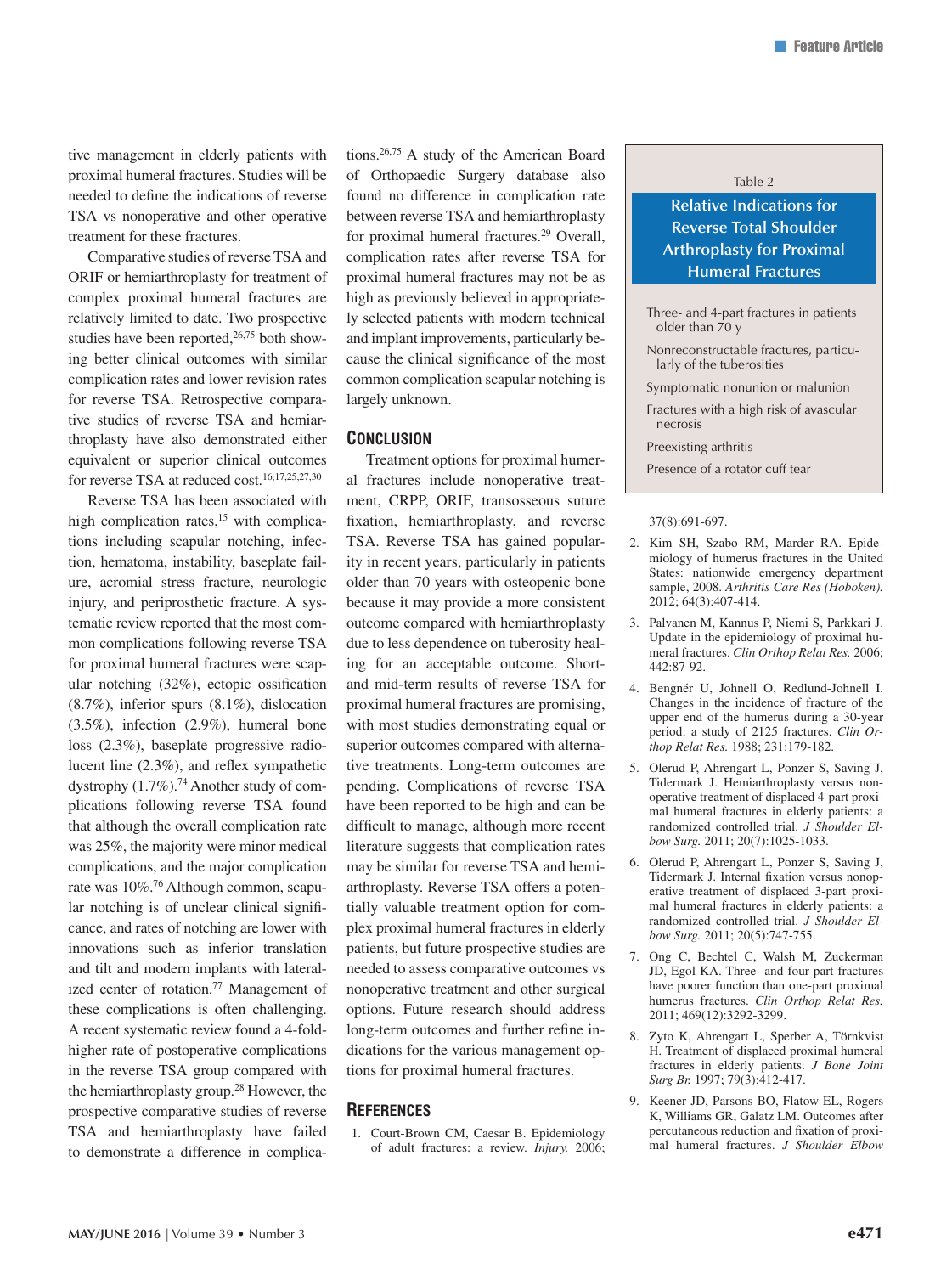*Surg.* 2007; 16(3):330-338.

- 10. Harrison AK, Gruson KI, Zmistowski B, et al. Intermediate outcomes following percutaneous fixation of proximal humeral fractures. *J Bone Joint Surg Am.* 2012; 94(13):1223- 1228.
- 11. Owsley KC, Gorczyca JT. Fracture displacement and screw cutout after open reduction and locked plate fixation of proximal humeral fractures [corrected]. *J Bone Joint Surg Am.* 2008; 90(2):233-240.
- 12. Solberg BD, Moon CN, Franco DP, Paiement GD. Surgical treatment of three and four-part proximal humeral fractures. *J Bone Joint Surg Am.* 2009; 91(7):1689-1697.
- 13. Spross C, Platz A, Erschbamer M, Lattmann T, Dietrich M. Surgical treatment of Neer Group VI proximal humeral fractures: retrospective comparison of PHILOS and hemiarthroplasty. *Clin Orthop Relat Res.* 2012; 470(7):2035-2042.
- 14. Flatow EL, Cuomo F, Maday MG, Miller SR, McIlveen SJ, Bigliani LU. Open reduction and internal fixation of two-part displaced fractures of the greater tuberosity of the proximal part of the humerus. *J Bone Joint Surg Am.* 1991; 73(8):1213-1218.
- 15. Zumstein MA, Pinedo M, Old J, Boileau P. Problems, complications, reoperations, and revisions in reverse total shoulder arthroplasty: a systematic review. *J Shoulder Elbow Surg.* 2011; 20(1):146-157.
- 16. Young SW, Segal BS, Turner PC, Poon PC. Comparison of functional outcomes of reverse shoulder arthroplasty versus hemiarthroplasty in the primary treatment of acute proximal humerus fracture. *ANZ J Surg.* 2010; 80(11):789-793.
- 17. Garrigues GE, Johnston PS, Pepe MD, Tucker BS, Ramsey ML, Austin LS. Hemiarthroplasty versus reverse total shoulder arthroplasty for acute proximal humerus fractures in elderly patients. *Orthopedics.* 2012; 35(5):e703-e708.
- 18. Valenti P, Katz D, Kilinc A, Elkholti K, Gasiunas V. Mid-term outcome of reverse shoulder prostheses in complex proximal humeral fractures. *Acta Orthop Belg.* 2012; 78(4):442-449.
- 19. Gallinet D, Adam A, Gasse N, Rochet S, Obert L. Improvement in shoulder rotation in complex shoulder fractures treated by reverse shoulder arthroplasty. *J Shoulder Elbow Surg.* 2013; 22(1):38-44.
- 20. Lenarz C, Shishani Y, McCrum C, Nowinski RJ, Edwards TB, Gobezie R. Is reverse shoulder arthroplasty appropriate for the treatment of fractures in the older patient? Early observations. *Clin Orthop Relat Res.* 2011; 469(12):3324-3331.
- 21. Cazeneuve JF, Cristofari DJ. The reverse shoulder prosthesis in the treatment of fractures of the proximal humerus in the elderly. *J Bone Joint Surg Br.* 2010; 92(4):535-539.
- 22. Klein M, Juschka M, Hinkenjann B, Scherger B, Ostermann PA. Treatment of comminuted fractures of the proximal humerus in elderly patients with the Delta III reverse shoulder prosthesis. *J Orthop Trauma.* 2008; 22(10):698-704.
- 23. Jobin CM, Galdi B, Anakwenze OA, Ahmad CS, Levine WN. Reverse shoulder arthroplasty for the management of proximal humerus fractures. *J Am Acad Orthop Surg.* 2015; 23(3):190-201.
- 24. Bufquin T, Hersan A, Hubert L, Massin P. Reverse shoulder arthroplasty for the treatment of three- and four-part fractures of the proximal humerus in the elderly: a prospective review of 43 cases with a short-term follow-up. *J Bone Joint Surg Br.* 2007; 89(4):516-520.
- 25. Gallinet D, Clappaz P, Garbuio P, Tropet Y, Obert L. Three or four parts complex proximal humerus fractures: hemiarthroplasty versus reverse prosthesis. A comparative study of 40 cases. *Orthop Traumatol Surg Res.* 2009; 95(1):48-55.
- 26. Cuff DJ, Pupello DR. Comparison of hemiarthroplasty and reverse shoulder arthroplasty for the treatment of proximal humeral fractures in elderly patients. *J Bone Joint Surg Am.* 2013; 95(22):2050-2055.
- 27. Chalmers PN, Slikker W III, Mall NA, et al. Reverse total shoulder arthroplasty for acute proximal humeral fracture: comparison to open reduction internal fixation and hemiarthroplasty. *J Shoulder Elbow Surg.* 2014; 23(2):197-204.
- 28. Namdari S, Horneff JG, Baldwin K. Comparison of hemiarthroplasty and reverse arthroplasty for treatment of proximal humeral fractures: a systematic review. *J Bone Joint Surg Am.* 2013; 95(18):1701-1708.
- 29. Acevedo DC, Mann T, Abboud JA, Getz C, Baumhauer JF, Voloshin I. Reverse total shoulder arthroplasty for the treatment of proximal humeral fractures: patterns of use among newly trained orthopedic surgeons. *J Shoulder Elbow Surg.* 2014; 23(9):1363- 1367.
- 30. Boyle MJ, Youn S-M, Frampton CM, Ball CM. Functional outcomes of reverse shoulder arthroplasty compared with hemiarthroplasty for acute proximal humeral fractures. *J Shoulder Elbow Surg.* 2013; 22(1):32-37.
- 31. Ferrel JR, Trinh TQ, Fischer RA. Reverse total shoulder arthroplasty versus hemiarthroplasty for proximal humerus fractures: a systematic review. *J Orthop Trauma.* 2015; 29(1):60-68.
- 32. Edelson G, Safuri H, Salami J, Vigder F, Militianu D. Natural history of complex fractures of the proximal humerus using a threedimensional classification system. *J Shoulder Elbow Surg.* 2008; 17(3):399-409.
- 33. Hanson B, Neidenbach P, de Boer P, Stengel D. Functional outcomes after nonoperative management of fractures of the proximal

humerus. *J Shoulder Elbow Surg.* 2009; 18(4):612-621.

- 34. Neer CS II. Displaced proximal humeral fractures: I. Classification and evaluation. *J Bone Joint Surg Am.* 1970; 52(6):1077-1089.
- 35. Carofino BC, Leopold SS. Classifications in brief: the Neer classification for proximal humerus fractures. *Clin Orthop Relat Res.* 2013; 471(1):39-43.
- 36. Marsh JL, Slongo TF, Agel J, et al. Fracture and dislocation classification compendium—2007: Orthopaedic Trauma Association classification, database and outcomes committee. *J Orthop Trauma.* 2007; 21(suppl 10):S1-S133.
- 37. Bruinsma WE, Guitton TG, Warner JJ, Ring D, Science of Variation Group. Interobserver reliability of classification and characterization of proximal humeral fractures: a comparison of two and three-dimensional CT. *J Bone Joint Surg Am.* 2013; 95(17):1600- 1604.
- 38. Foroohar A, Tosti R, Richmond JM, Gaughan JP, Ilyas AM. Classification and treatment of proximal humerus fractures: inter-observer reliability and agreement across imaging modalities and experience. *J Orthop Surg Res.* 2011; 6(1):38.
- 39. Sjödén GO, Movin T, Aspelin P, Güntner P, Shalabi A. 3D-radiographic analysis does not improve the Neer and AO classifications of proximal humeral fractures. *Acta Orthop Scand.* 1999; 70(4):325-328.
- 40. Bernstein J, Adler LM, Blank JE, Dalsey RM, Williams GR, Iannotti JP. Evaluation of the Neer system of classification of proximal humeral fractures with computerized tomographic scans and plain radiographs. *J Bone Joint Surg Am.* 1996; 78(9):1371-1375.
- 41. Hettrich CM, Boraiah S, Dyke JP, Neviaser A, Helfet DL, Lorich DG. Quantitative assessment of the vascularity of the proximal part of the humerus. *J Bone Joint Surg Am.* 2010; 92(4):943-948.
- 42. Hertel R, Hempfing A, Stiehler M, Leunig M. Predictors of humeral head ischemia after intracapsular fracture of the proximal humerus. *J Shoulder Elbow Surg.* 2004; 13(4):427- 433.
- 43. Neer CS II. Displaced proximal humeral fractures: II. Treatment of three-part and four-part displacement. *J Bone Joint Surg Am.* 1970; 52(6):1090-1103.
- 44. Court-Brown CM, Cattermole H, McQueen MM. Impacted valgus fractures (B1.1) of the proximal humerus: the results of nonoperative treatment. *J Bone Joint Surg Br.* 2002; 84(4):504-508.
- 45. Nho SJ, Brophy RH, Barker JU, Cornell CN, MacGillivray JD. Innovations in the management of displaced proximal humerus fractures. *J Am Acad Orthop Surg.* 2007; 15(1):12-26.